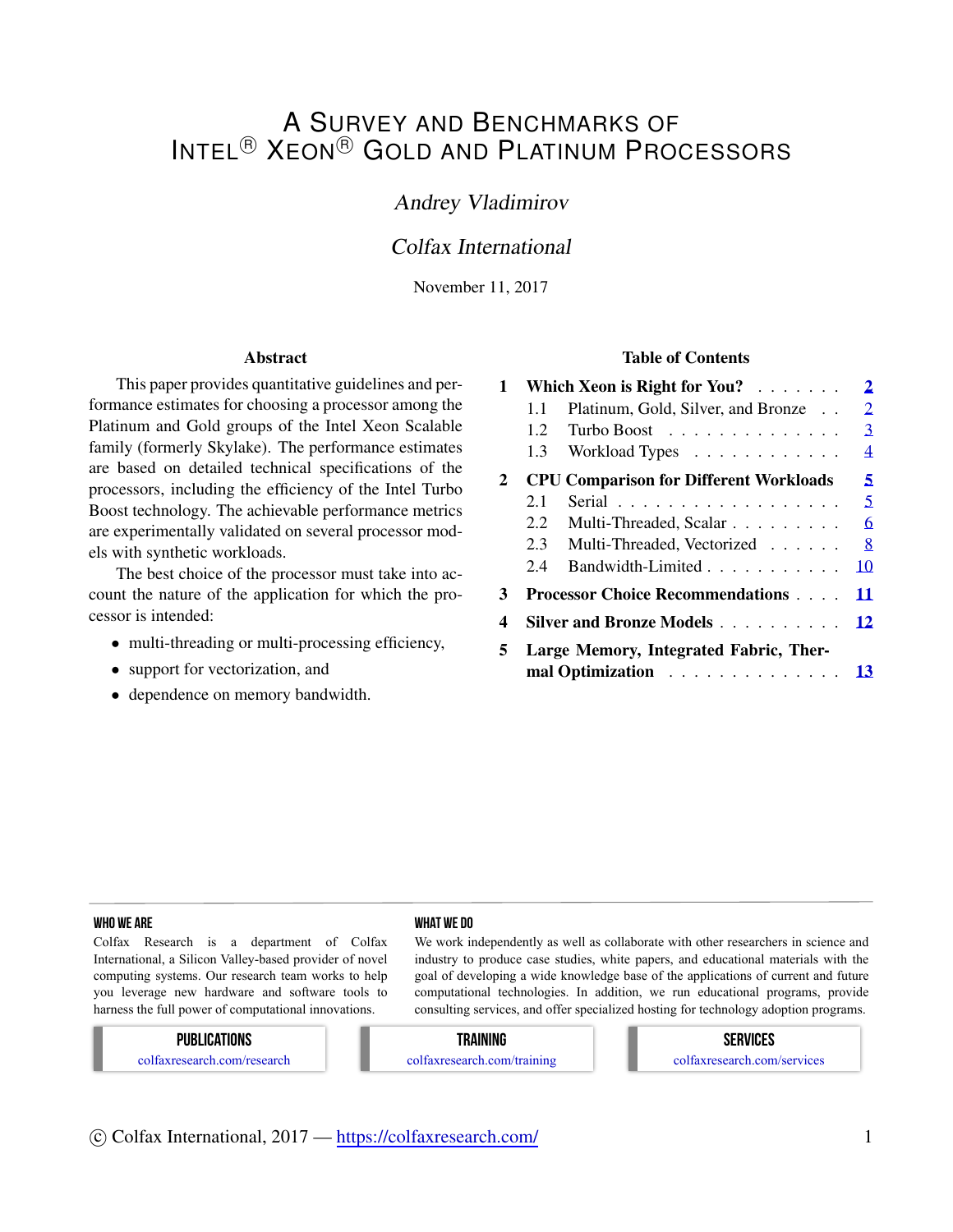# <span id="page-1-0"></span>1. WHICH XEON IS RIGHT FOR YOU?

In 2017, the Intel Xeon Scalable processor family was released, featuring the Skylake architecture. Processors in the Scalable family support Intel Advanced Vector Extensions 512 (Intel AVX-512) (see, e.g., [[2\]](#page-12-1)), improved cache and organization and memory technology. As a result, the Scalable family processors deliver better efficiency and higher performance compared their predeces-sors based on the Broadwell architecture [\[3](#page-12-2)].

While all Intel Xeon Scalable family models use the same socket LGA3647, they possess different sets of features and metrics. This variety makes it difficult to choose the best processor for a given task. While Intel's documentation provides helpful initial hints, it leaves room for choice and, potentially, error. The goal of this paper is to close this information gap and provide qualitative and quantitative advice for the end user choosing an Intel Xeon Scalable family processor.

## <span id="page-1-1"></span>1.1. PLATINUM, GOLD, SILVER, AND BRONZE

The Scalable family is organized into four groups of processors: Platinum, Gold, Silver, and Bronze, in the order of decreasing cost, performance and added features. The key quantitative differences between them are summarized below.

- *•* Platinum processors support up to 8-socket configuration and 2666 MHz DDR4 memory. They have two FMA units per core, the performance feature Intel Turbo Boost Technology 2.0, and the reliability feature Intel Run Sure Technology. Some models support integrated fabric (-F suffix), high memory capacity (-M) and optimized thermal profile for a 10-year life cycle (-T).
- Gold processors support up to 4-socket configuration. The 61xx models support The 61xx models support 2666 MHz DDR4 and have two FMA units; 51xx models support only 2400 MHz and have one FMA unit per core. The -F, -M and -T models are available. Turbo Boost and Intel Run Sure are present in all models.
- Silver processors support up to 2-socket configuration and 2400 MHz DDR4 memory. All models have one FMA unit per core. The Intel Turbo Boost 2.0 is present in all models. Not available in this group: Intel Run Sure technology, large-memory models (-M) and integrated fabric models (-F).
- *•* Bronze groups processors still support up to 2 sockets, but only up to 2133 MHz memory. One FMA unit per core in all models. Not available: Intel Turbo Boost 2.0, Intel Run Sure, and -F, -M and -T models.

| Group                   | Cores     | Sockets DDR4 FMA Fabric <sup>1</sup> |      |                | Memory <sup>2</sup>               | Thermal <sup>3</sup> Turbo | Run Sure |
|-------------------------|-----------|--------------------------------------|------|----------------|-----------------------------------|----------------------------|----------|
| Platinum $81xx \leq 24$ |           | $\leq 8$                             | 2600 | 2              | -F models -M models -T models all |                            | all      |
| Gold 61xx               | $\leq 20$ | $\leq 4$                             | 2600 |                | -F models -M models -T models all |                            | all      |
| Gold 51xx               | $\leq 14$ | $\leq 4$                             | 2400 | 1 <sup>4</sup> | -F models -M models -T models all |                            | all      |
| Silver 41xx             | $\leq 12$ | $\leq$ 2                             | 2400 |                |                                   | -T models all              |          |
| Bronze 31xx             | $\leq 8$  | $\leq$ 2                             | 2133 |                |                                   |                            |          |

Table 1: Key differences between the four groups of Intel Xeon Scalable processor family.

The DDR4 column lists the maximum supported DDR4 RAM frequency.

<sup>1</sup> Integrated Intel Omni-Path Fabric is available only in models with suffix -F

<sup>2</sup> Large memory capacity (up to 1.5 TB per socket) in models with suffix -M (normal capacity up to 768 GB)

<sup>3</sup> Thermal optimization for a 10-year life cycle in models with suffix -T

<sup>4</sup> The Gold 5122 model has 2 FMA units and supports 2600 MHz RAM.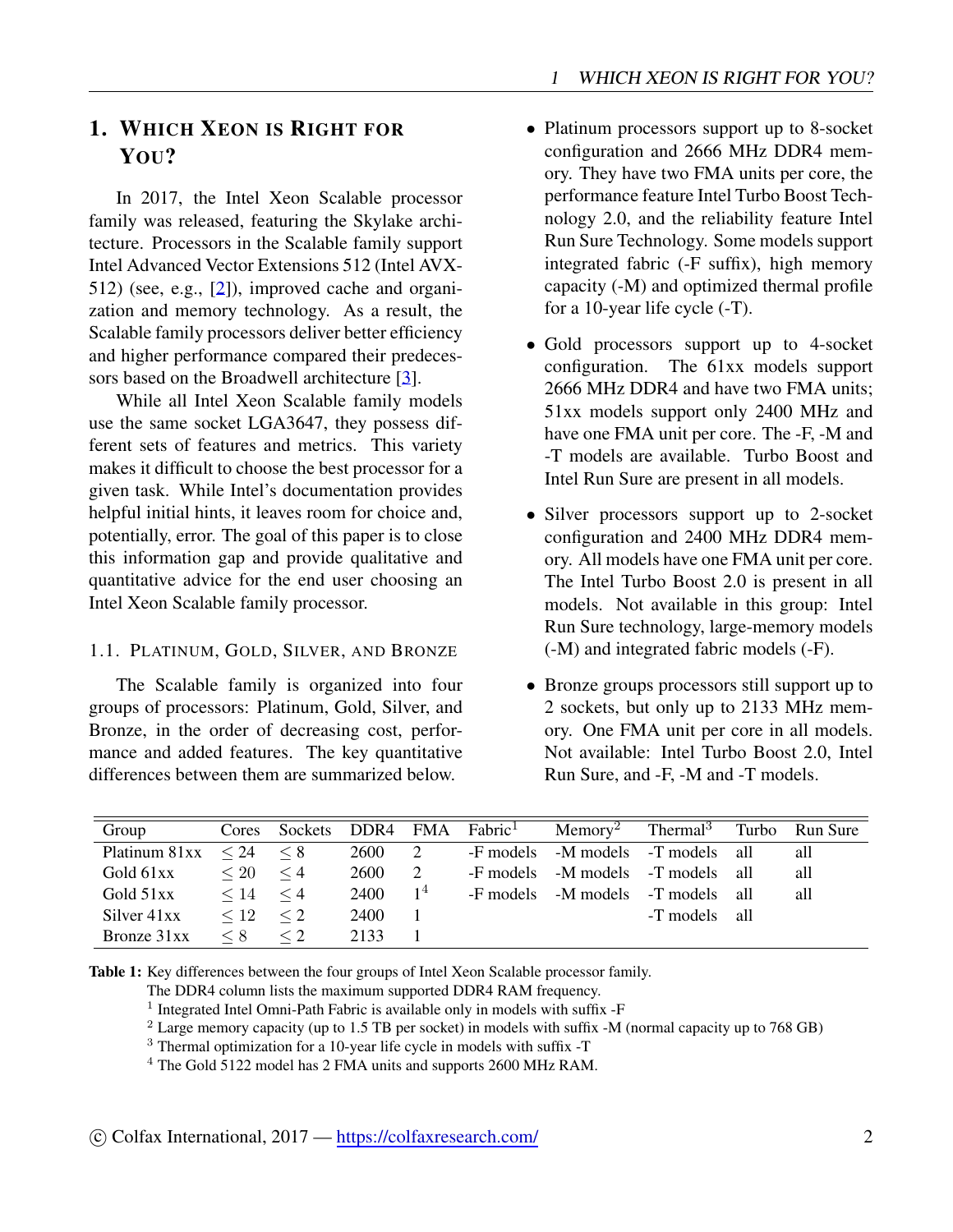This crude classification may be sufficient to narrow your search down to one or two groups. To find the right processor within a specific group, you should look at the usual metrics: core count and clock frequency. At this point, your choice may seem to be determined by the competition of three factors: the base clock frequency listed in the documentation, the core count, and cost. However, the estimated performance of a chip is more complex than just the number of cores multiplied by the clock frequency. As Section [2](#page-4-0) shows, you also need to consider

- 1. The capabilities of the Intel Turbo Boost 2.0 technology,
- 2. The parallelism of your application (thread scalability and vectorization), and
- 3. The impact of memory traffic (computebound versus bandwidth-bound nature of your application).

#### <span id="page-2-0"></span>1.2. TURBO BOOST

The base clock frequency of a processor listed in, for example, [\[4](#page-12-3)], is just the guaranteed frequency for scalar (non-vectorized) workloads when the Intel Turbo Boost 2.0 technology is disabled. However, for most users, it makes sense to enable Turbo Boost. This technology increases the clock speed of individual cores when the thermal, current and power limitations permit it [[5\]](#page-12-4).

Intel has published the maximum Turbo Boost frequencies for a range of Gold and Platinum models in [\[6](#page-12-5)]. According to this publication, Turbo Boost can increase the clock frequency by as much as 85%, depending on the model and the workload. The maximum boost is greater for scalar workloads, lower for AVX2-rich workloads, and lower yet for AVX-512 applications. Furthermore, the maximum Turbo Boost frequency depends on the number of concurrently utilized cores.

Figures 1 through 15 in [\[6](#page-12-5)] show a wealth of data, making it difficult to understand what is relevant. However, this data becomes much more informative when filtered for three most common usage scenarios. Table [2](#page-2-1) summarizes the data relevant to these scenarios.

<span id="page-2-1"></span>

| Model | $\overline{C}$ | B   | $T_S$ | $T_{\rm PS}$ | $T_{\rm PV}$ |
|-------|----------------|-----|-------|--------------|--------------|
| 8180  | 28             | 2.5 | 3.8   | 3.2          | 2.3          |
| 8168  | 24             | 2.7 | 3.7   | 3.4          | 2.5          |
| 8158  | 12             | 3.0 | 3.7   | 3.6          | 2.7          |
| 8156  | 4              | 3.6 | 3.7   | 3.7          | 3.3          |
| 6148  | 20             | 2.4 | 3.7   | 3.1          | 2.2          |
| 6154  | 18             | 3.0 | 3.7   | 3.7          | 2.7          |
| 6150  | 18             | 2.7 | 3.7   | 3.4          | 2.5          |
| 6142  | 16             | 2.6 | 3.7   | 3.3          | 2.2          |
| 6132  | 14             | 2.6 | 3.7   | 3.3          | 2.3          |
| 6146  | 12             | 3.2 | 4.2   | 3.9          | 2.7          |
| 6136  | 12             | 3.0 | 3.7   | 3.6          | 2.7          |
| 6126  | 12             | 2.6 | 3.7   | 3.3          | 2.3          |
| 6144  | 8              | 3.5 | 4.2   | 4.1          | 2.8          |
| 6134  | 8              | 3.2 | 3.7   | 3.7          | 2.7          |
| 6128  | 6              | 3.4 | 3.7   | 3.7          | 2.9          |
| 8176  | 28             | 2.1 | 3.8   | 2.8          | 1.9          |
| 8170  | 26             | 2.1 | 3.7   | 2.8          | 1.9          |
| 8164  | 26             | 2.0 | 3.7   | 2.7          | 1.8          |
| 8160  | 24             | 2.1 | 3.7   | 2.8          | 2.0          |
| 6152  | 22             | 2.1 | 3.7   | 2.8          | 2.0          |
| 6138  | 20             | 2.0 | 3.7   | 2.7          | 1.9          |
| 6140  | 18             | 2.3 | 3.7   | 3.0          | 2.1          |
| 8153  | 16             | 2.0 | 2.8   | 2.3          | 1.6          |
| 6130  | 16             | 2.1 | 3.7   | 2.8          | 1.9          |

Table 2: The clock frequencies of the top 24 models relevant to the most important usage scenarios. *C* is the number of cores per socket, *B* is the base frequency for scalar workloads (the number that you will find in most documents),  $T<sub>S</sub>$  is the maximum Turbo frequency for scalar workloads on 1 core, *T*PS is for scalar workloads on *C* cores, and *T*<sub>PV</sub> is for AVX-512 workloads on *C* cores. Clock

frequencies are in GHz.

The next section describes how these data points can help to estimate the performance of a given model.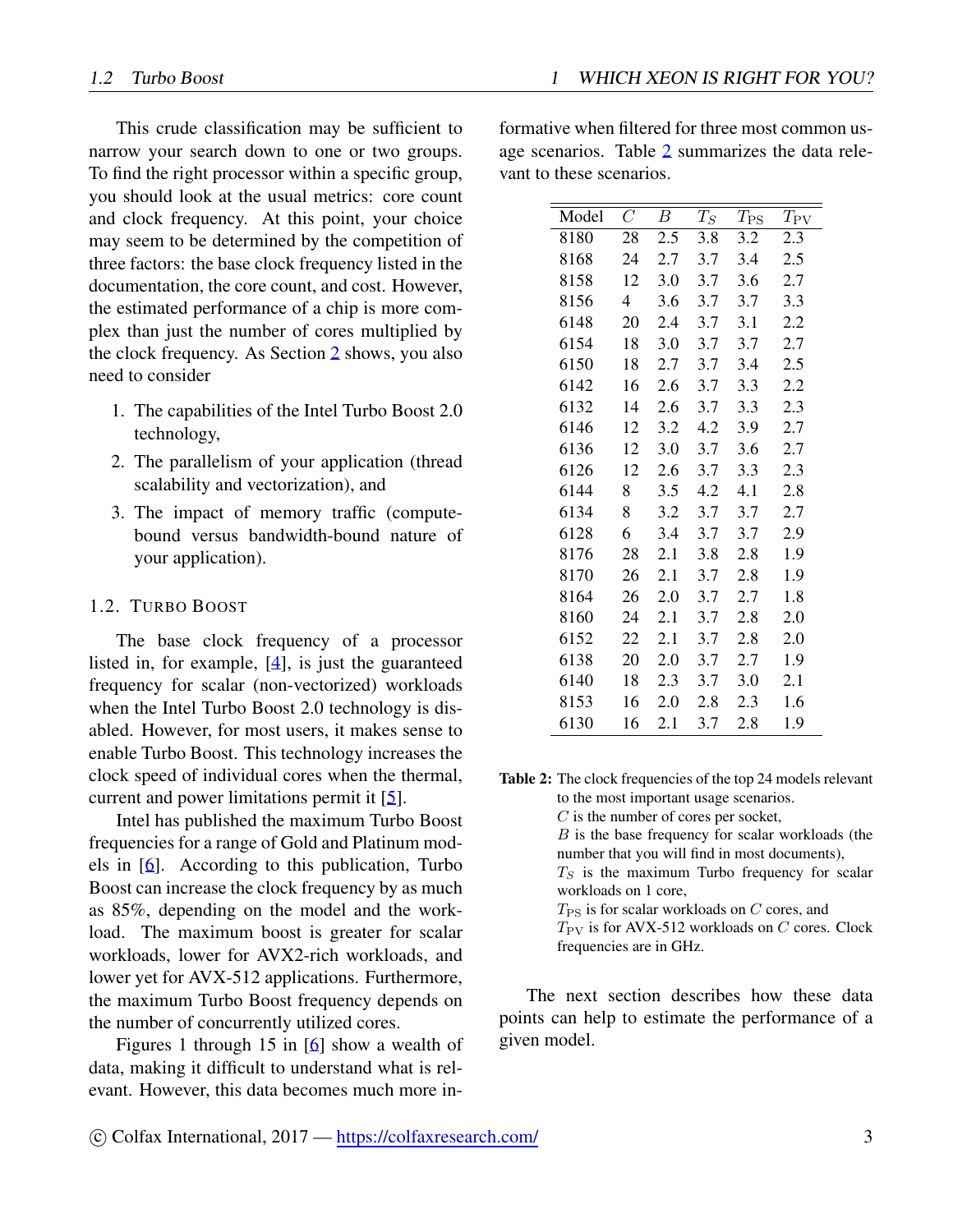### <span id="page-3-0"></span>1.3. WORKLOAD TYPES

Most computational applications fall into one of the following categories:

#### SERIAL

Serial applications use only one core. Serial processing often occurs on a CPU used in a workstation when you interact with user interfaces, compile code, or process LAT<sub>EX</sub>. Additionally, you may need to run legacy applications incapable of multithreading. These workloads rarely use vector instructions. For this usage scenario, we only need to consider the Turbo Boost frequency for 1 core for scalar workloads from Figures 1 and 4 in [\[6](#page-12-5)].

#### SCALAR, MULTICORE

These applications use multiple threads or processes to utilize all cores of a CPU, but do not use vector instructions. This scenario occurs, for example, in initial stages of modernization of legacy applications, when threading implemented, but data structures do not lend themselves to vectorization. Multi-threaded Python applications that do not use vectorizing libraries will also run in this mode. Multicore scalar applications also occur when you use concurrent processes performing single-threaded tasks — for example, to compile multiple source code files in parallel (think make  $-$ j). For this scenario, the only Turbo Boost frequency that we need is for the maximum number of cores for scalar workloads from Figures 1 and 4 in [[6\]](#page-12-5). Sub-optimal scalability (fewer than all cores utilized) must be studied separately.

#### VECTOR, MULTICORE

Fully optimized applications for parallel processors should scale across all cores and also use the data parallelism inside a core (vector processing). When these applications are limited by the arithmetic performance, they operate near the Turbo Boost frequency for AVX-512 workloads. Even if you are not an expert in performance optimization, you may find yourself using such applications if you rely on tools, libraries, and frameworks optimized for Intel architecture. For example, deep learning applications using Intel Distribution for Python and machine learning frameworks based on Intel MKL fall into this category. For this scenario, the only Turbo Boost frequency that we need is for the maximum number of cores for AVX-512 workloads (Figures 3 and 6 in [[6\]](#page-12-5)).

Figures 2 and 5 in [\[6](#page-12-5)] also provide Turbo Boost frequencies for AVX2 workloads, but I did not include them in Table [2](#page-2-1). These frequencies are applicable when you run a vectorized application compiled for Intel Xeon E5 families. As we show in [[2\]](#page-12-1), AVX-512 is an improvement over AVX2, so it does not make sense to use AVX2 on the Skylake architecture. If you can migrate your code to AVX-512 (for example, you are relying on automatic vectorization or libraries with runtime architecture detection, such as Intel MKL), do it. If switching to AVX-512 is not straightforward, it makes sense to invest into code modernization, as it may significantly boost your gain from the Intel Xeon Scalable processors.

#### BANDWIDTH-LIMITED

Some applications are highly parallel and have vector-friendly data structures, but they do not achieve at the peak arithmetic throughput because their performance is limited by the memory bandwidth. Usually, this happens either because the code is not sufficiently optimized for cache utilization or because the operational intensity of the algorithm is not high enough (see, e.g., [[7](#page-12-6)]). If you use applications like this, you likely know about it — this case occurs in fluid dynamics, image processing, quantum chromodynamics and similar stencil-based calculations. To estimate the performance of a bandwidth-limited application on a given CPU model, clock frequencies are useless, and additional benchmarks, such as STREAM, must be performed.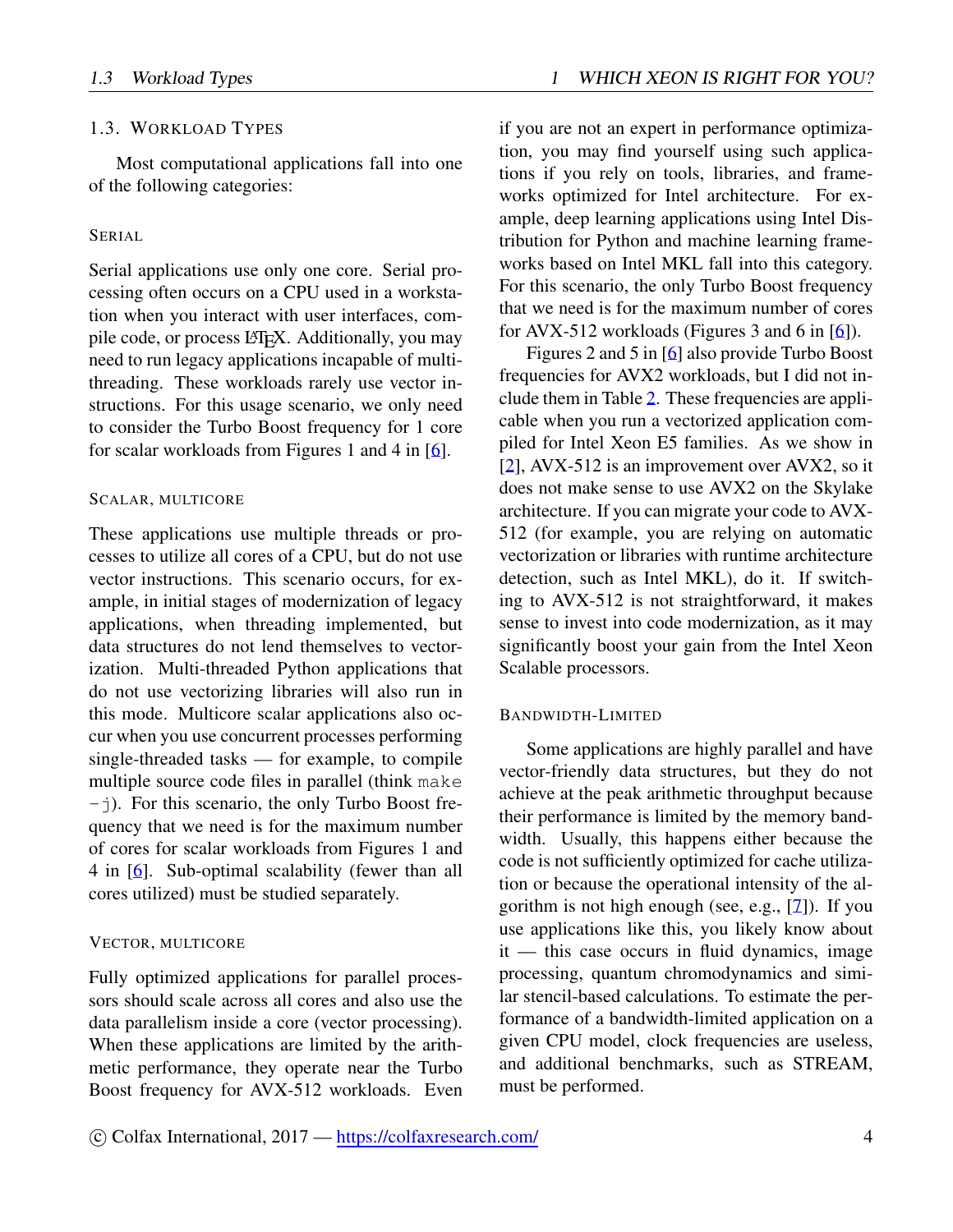# <span id="page-4-0"></span>2. CPU COMPARISON FOR **DIFFERENT WORKLOADS**

#### <span id="page-4-1"></span>2.1. SERIAL

Figure 1 shows the one-core scalar maximum Turbo Boost frequency plotted against the base frequency. The "performance" group of models features high per-core performance and the "energy" group is optimized for high performance per watt.

<span id="page-4-2"></span>

Figure 1: Maximum Turbo Boost frequency for serial workloads without vectorization.

The trend is apparent here: the maximum Turbo Boost frequency is nearly independent of the base frequency and is equal to 3.7 GHz for almost all models. Furthermore, there are two outliers, 6146 and 6144, which promise an additional  $13.5\%$  gain for 4.2 GHz, and 8153 with 2.8 GHz Turbo Boost (Section 3 explains its benefits). Because the clock frequency is often the only factor in the performance of serial applications, this trend states that any of the depicted CPUs will perform serial workloads, such as compilation, equally well.

The maximum Turbo Boost frequency is not guaranteed for all workloads. Additionally, the size of the Level 3 cache may play a role in some

applications. So I have put this trend to the test on four processors: 6128, 6138, 6144 and 8160. The test is a serial compilation of the Linux kernel with heavily stripped features. During the test, I measured the clock frequency  $M_S$  of the loaded core by querying /proc/cpuinfo. Results are shown in Table  $3$ .

<span id="page-4-3"></span>

| Model | B   | $T_S$ | $M_{S}$ | $\Delta t$ , s |
|-------|-----|-------|---------|----------------|
| 6128  | 34  | 3.7   | 3.70    | 485            |
| 6138  | 2.0 | 3.7   | 3.64    | 490            |
| 6144  | 3.5 | 4.2   | 4.15    | 434            |
| 8160  | 2.1 | 37    | 3.70    | 487            |

| <b>Table 3:</b> Performance test with serial compilation of the |  |  |  |
|-----------------------------------------------------------------|--|--|--|
| Linux kernel. $MS$ is the measured clock frequency              |  |  |  |
| in GHz. $\Delta t$ is the measured compilation time             |  |  |  |
| (lower is better).                                              |  |  |  |

These measurements confirm that the loaded cores closely approach the maximum Turbo Boost frequency of  $T_s = 3.7$  GHz for 6128, 6138 and 8160, and 4.2 GHz for 6144. Furthermore, the compilation time  $\Delta t$  is the same for the three models with a  $T_S = 3.7$  GHz and is 12% shorter for the processor with a  $T_s = 4.2$  GHz. The base frequency,  $B$ , was not a good predictor of this singlethreaded scalar workload.

In all tests, the system was a 2-socket Colfax CX1260i-T-X7 rack mount server configured with twelve 16 GB DDR4 memory modules at 2666 MHz. It was running CentOS 7.3.

For this kernel compilation test, I bound the make tool to one of the cores using the tool numactl to simplify the measurement of the clock frequency. To eliminate the effects of file I/O, I staged the kernel source base in the RAM drive  $/\text{dev}/\text{shm}$ . As a consequence, getting the same performance with different CPUs cannot be blamed on I/O-limited performance. Therefore, it must be explained by the Turbo Boost technology.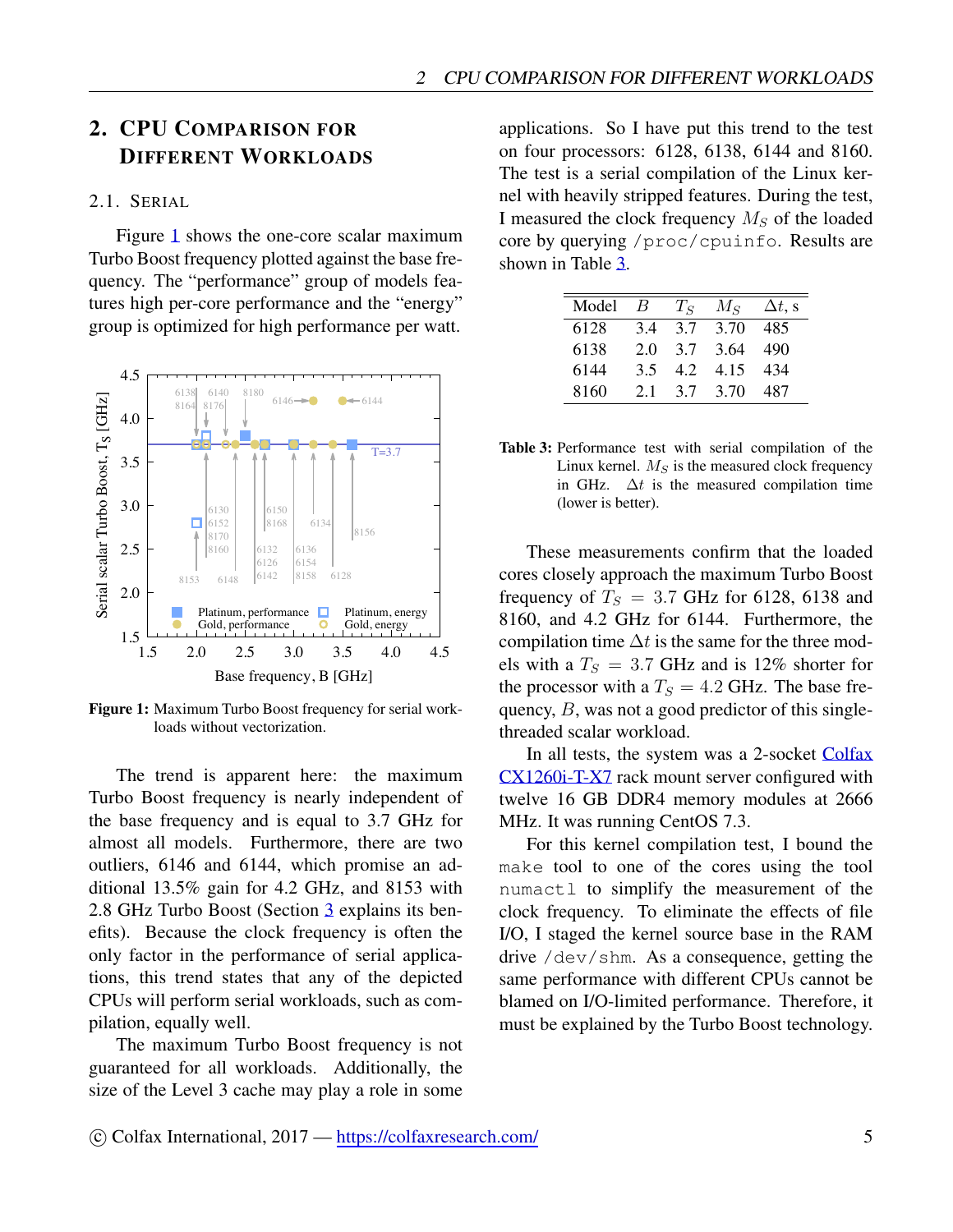#### <span id="page-5-0"></span>2.2. MULTI-THREADED, SCALAR

To visualize the expected per-core performance of the Intel Xeon Scalable processors for multi-threaded scalar workloads, Figure 2 plots the corresponding maximum Turbo Boost frequency  $T_{\rm PS}$  versus the core count per socket.

<span id="page-5-1"></span>

Figure 2: Maximum Turbo Boost frequency for scalar multi-threaded workloads utilizing all cores.

For most models,  $T_{PS}$  is related to B as  $T_{PS}$  =  $B + 0.7$  GHz. For one outlier model, 8153, this trend is broken with  $B = 2.0$  GHz and  $T_{PS} =$ 2.3 GHz.

If you are looking for the best performance *per* core within your budget in parallel workloads, you can use this the above figure as a guide, or translate the usually quoted B to  $T_{PS} = B + 0.7$  GHz.

However, to estimate the performance of a CPU for a given parallel application, you need to take into account its parallel scalability. Not all compute-bound applications scale linearly with the number of threads. Insufficient parallelism, frequent synchronization between threads, false sharing, dependence on the memory traffic, or a large amount of non-parallelized code reduces the parallel efficiency. It would be too ambitious to try to give a recipe for estimating the performance

in each situation. However, for the last case (serial code interleaved with linearly scaling parallel code), Amdahl's law may be useful. If  $p$  is the fraction of the calculation that is parallelized, and  $N$  is the number of cores, then the estimated maximum speedup  $S = 1/(1 - p + p/N)$ . This standard form of Amdahl's law ignores Turbo Boost. It is easy to repeat the derivation incorporating the factor  $\eta$  to get the modified Amdahl's law

$$
S = \frac{1}{1 - p + \frac{p}{\eta N}},\tag{1}
$$

where  $\eta = T_{\rm PS}/T_S \leq 1$ . As a consequence, even for a fully parallelized calculation ( $p = 1$ ), the speedup  $S = \eta N \leq N$ . That is, N cores can give you the performance of 1 core multiplied by N and corrected for the clock speed reduction.

The dependence of  $S$  on  $p$  is particularly strong for large N. If  $p$  is not close enough to 1, the benefit of larger core count is low. If you can estimate  $p$  for your application, you can use Figure 3 as a guide to the projected performance.

<span id="page-5-2"></span>

Figure 3: Modified Amdahl's law for non-vectorized calculations with Turbo Boost. Performance values are relative to the single-threaded performance on a  $T_S = 3.7$  GHz system. Values are for a 2-socket system with the named CPU (i.e.,  $N = 2C$ ).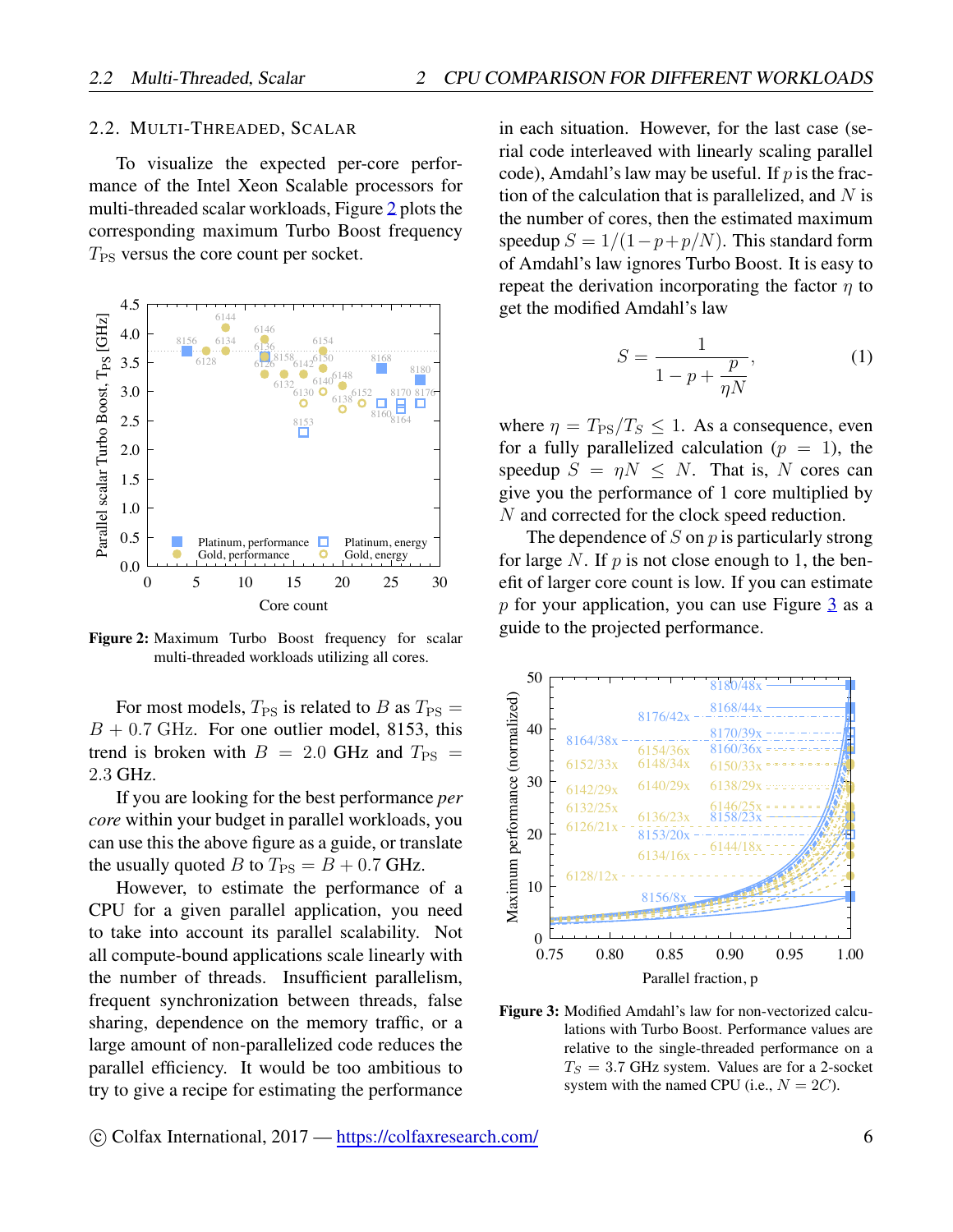The Turbo Boost technology does not guarantee that  $T_{PS}$  will be achieved for a parallel scalar code. To test it, I used the same four processors: 6128, 6138, 6144, and 8160 to run a multithreaded, non-vectorized (i.e., scalar) calculation.

For the scalar parallel benchmark, I used a direct N-body calculation based on [[8\]](#page-12-7) and converted to double precision. Even though the original code produces a vectorized executable, I removed the vectorization directives and compiled it with the Intel  $C++$  compiler 18.0 using  $-no-vec$ to disable automatic vectorization. The resulting code uses XMM registers and arithmetic instructions ending with the suffix  $-sd$ , such as vmovsd, vmulsd, vfmadd231sd, which operate on one double precision number at a time. These instructions are representative of more complex calculations in which vectorization does not occur because the structure of the code or data containers does not allow it.

Table [4](#page-6-0) shows the result: the average measured clock frequency of all cores under load  $M_{PS}$  and the normalized performance  $P_{PS}$ . The normalization constant for is chosen so that the performance of the same application on 6128 with 1 thread is equal to 1.

<span id="page-6-0"></span>

| Model |    | В   | $T_{\rm PS}$ | $M_{\rm PS}$ | $E_{\rm PS}$ | $P_{\rm PS}$ |
|-------|----|-----|--------------|--------------|--------------|--------------|
| 6128  | 12 | 3.4 | 3.7          | 3.70         | 12           | 12           |
| 6138  | 40 | 2.0 | 2.7          | 2.48         | 29.          | 25           |
| 6144  | 16 |     |              | 3.98         | 18           |              |
| 8160  |    |     | 2.8          | 2.62         | 36           |              |

Table 4: Performance test with multi-threaded scalar Nbody calculation.  $N = 2C$  is the core count in the 2-way system,  $M_{\text{PS}}$  is the measured clock frequency in GHz.  $E_{PS}$  is the expected normalized performance and  $P_{PS}$  is the measured normalized performance.

You can compare these values to the maximum Turbo Boost performance  $T_{PS}$  and the expected performance  $E_{PS}$  from Figure [3](#page-5-2). The measured clock frequencies are equal to or slightly (up to 8%) lower than the maximum Turbo frequency. The normalized performance is close to the predicted values, except for 6138, where it is 16% lower.

I have also performed a benchmark of parallel kernel compilation by calling the make tool with the argument  $-\dot{y}$  100. This test is different from the parallel N-body calculation in that there is very little floating-point math in the compilation process, and so it serves as an independent validation point.

The results are shown in Table [5](#page-6-1).

<span id="page-6-1"></span>

| Model $N \mid B \mid T_{PS} \mid M_{PS} \mid E_{PS} \mid P_{PS}$ |  |                                                                                                                               |    |
|------------------------------------------------------------------|--|-------------------------------------------------------------------------------------------------------------------------------|----|
| 6128                                                             |  | $\boxed{12}$ $\boxed{3.4}$ $\boxed{3.7}$ $\boxed{3.70}$ $\boxed{12}$ $\boxed{11}$                                             |    |
| 6138                                                             |  |                                                                                                                               | 19 |
| 6144                                                             |  |                                                                                                                               | 15 |
| 8160                                                             |  | $\begin{array}{c ccccc}\n40 & 2.0 & 2.7 & 2.51 & 29 \\ 16 & 3.5 & 4.1 & 4.10 & 18 \\ 48 & 2.7 & 2.8 & 2.62 & 36\n\end{array}$ | 22 |

Table 5: Performance test with multi-processing in kernel compilation. Notation as in Table [4](#page-6-0)..

The clock frequencies in this benchmark are closer to the maximum Turbo Boost frequency than for the N-body test. That is probably because the fraction of the parallelized work, which we earlier denoted as *p*, is less than 1. At the same time, the gap between the normalized performance and expected performance is greater with the high-core count SKUs. For example, the 2-socket system with Intel Xeon Gold processor 6128 has a total of 12 cores, and the measured performance is 90% of the expectation. In contrast, the same 2-socket system with Intel Xeon Platinum processor 8160 has 48 cores and performs at just over 60% of the expectation.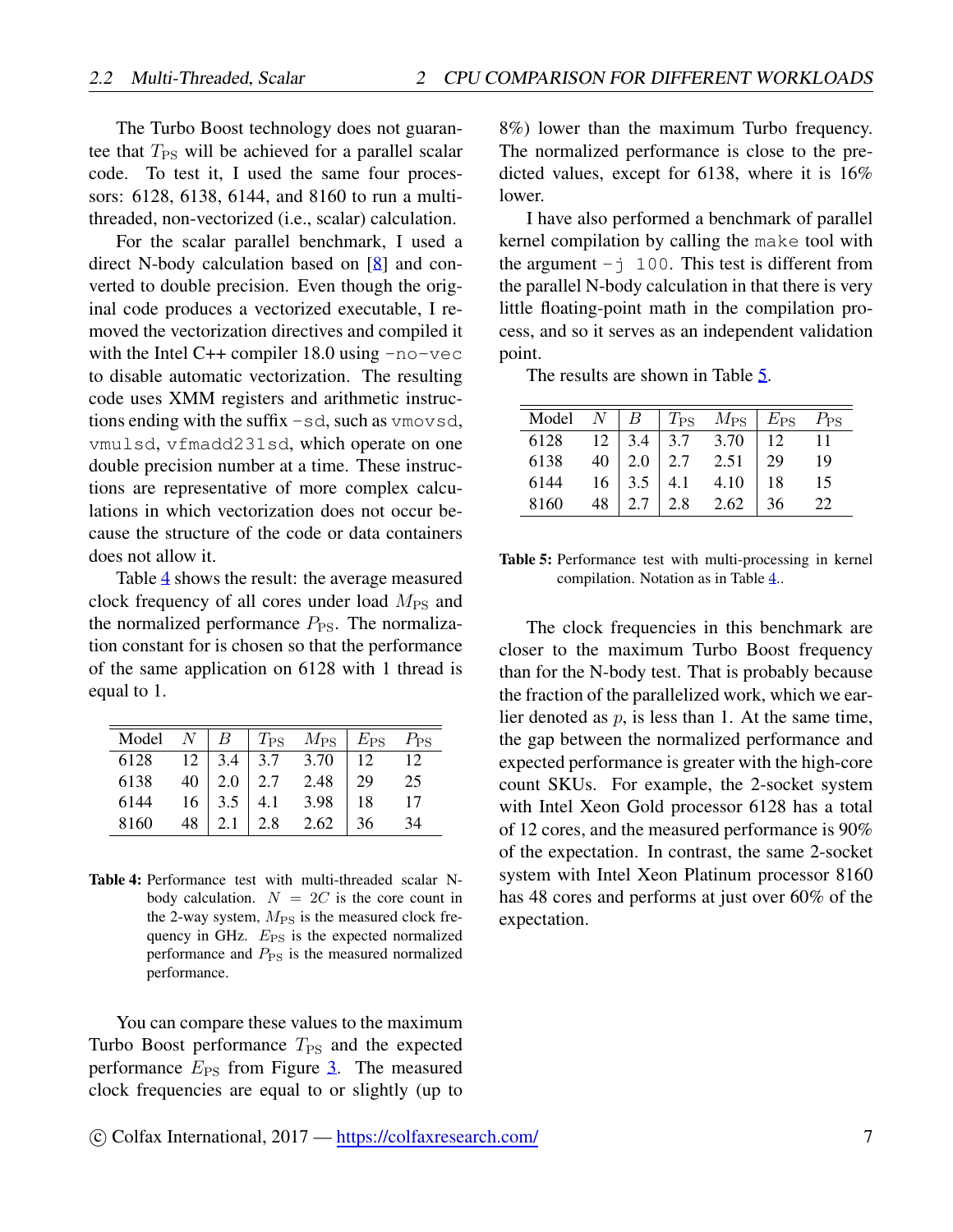#### <span id="page-7-0"></span>2.3. MULTI-THREADED, VECTORIZED

Figure 4 shows the maximum Turbo Boost frequency for multi-threaded workloads with heavy AVX-512 arithmetic.

<span id="page-7-1"></span>

Figure 4: Maximum Turbo Boost frequency for multithreaded workloads vectorized with AVX-512 and utilizing all cores.

For this type of workloads, the parallel efficiency  $S$  is also subject to the Amdahl's law considerations. However, the speedup is not easy to estimate for this case because the definition of the fraction of parallelized work  $p$  is not well defined when the multi-threaded part of the calculation is vectorized, and the single-threaded part is not.

However, because compute-limited vectorized calculations perform mostly arithmetics and have little branching, we can define an absolute expectation of performance in units of FLOP/s (floatingpoint operations per second). Of course, it cannot be a single metric for all types of operations. For example, floating-point addition and multiplication in AVX-512 on the Skylake architecture have a throughput of 1 vector instruction per cycle in each FMA unit, while transcendental operations and division have much lower throughputs. On the other end of the spectrum, fused multiply-add (FMA) also has a throughput of 1 vector instruction per cycle per FMA unit, but you can count each FMA as two FLOPs on every vector lane. With this in mind, the FMA theoretical peak for Gold and Platinum processors is

<span id="page-7-3"></span>
$$
G = C \times T_{\text{PV}} \times L \times W \times H \times U \times F, \quad (2)
$$

where  $G$  is the expected performance in GFLOP/s, C is the number of cores per socket,  $T_{\rm PV}$  is the maximum Turbo Boost frequency for all cores loaded with AVX-512 instructions,  $L$  is the number of sockets, W is the vector width  $(W = 16$ for single precision,  $W = 8$  for double precision), H is the throughput of the instruction ( $H = 1$ ) instruction per cycle for addition, multiplication, subtraction and FMA),  $U$  is the number of FMA units ( $U = 2$  for Platinum 81xx and Gold 61xx processors,  $U = 1$  for all others), and F is the number of FLOPs per instruction ( $F = 2$  for FMA and  $F = 1$  for all other instructions).

Figure  $5$  plots  $G$  for the processors discussed in this paper.

<span id="page-7-2"></span>

Figure 5: Theoretical peak performance of fused multiplyadd in double precision on a 2-socket system.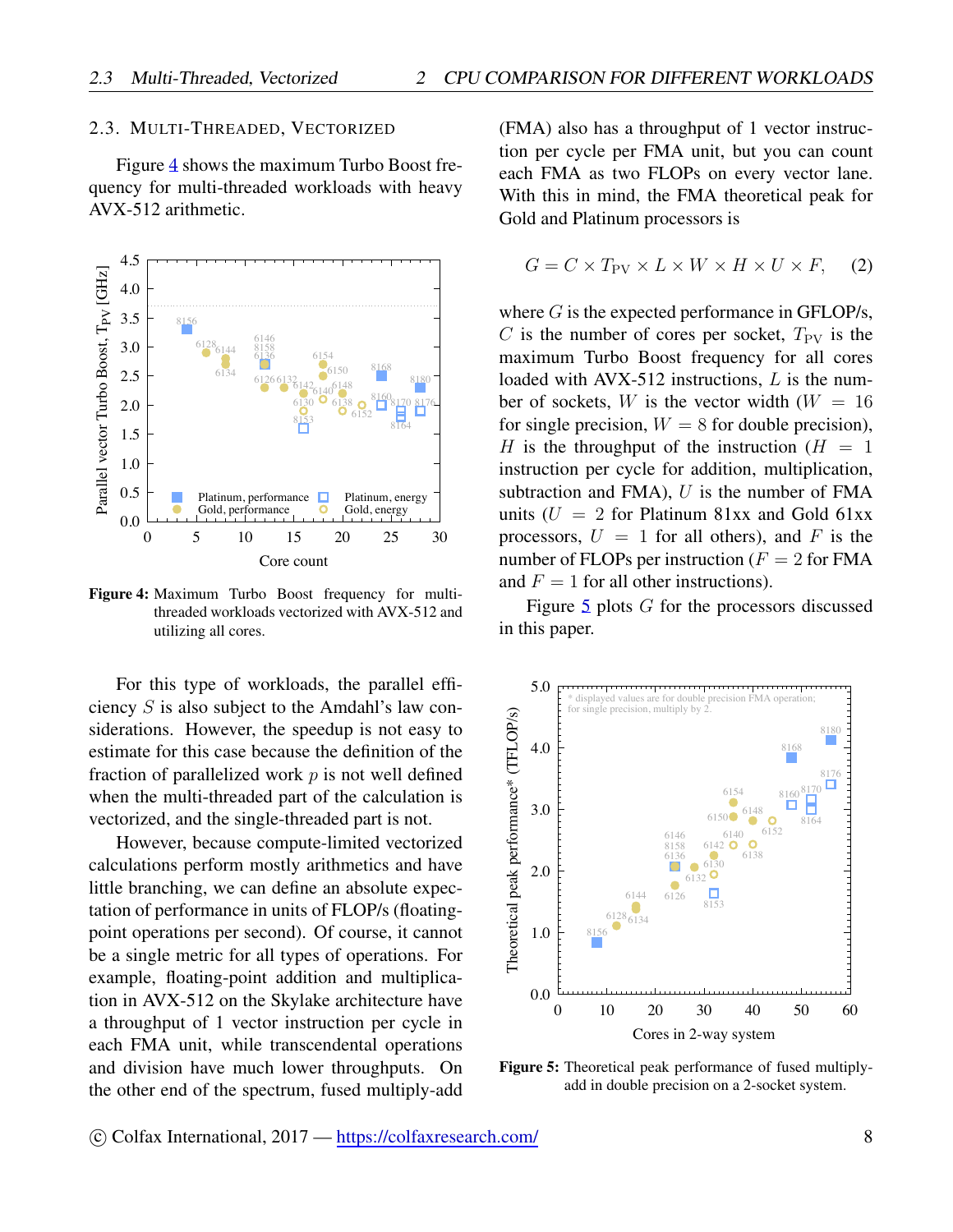The is value can be easily compared to the results of the HPL benchmark (which are also measured in FLOP/s) and to the performance of most linear algebra operations such as xGEMM (matrixmatrix multiplication). The latter directly translates into the expected performance in deep neural network training and inference.

To test the runtime clock frequency and the attained fraction of the theoretical peak, I ran benchmarked the four reference CPU models with a DGEMM (double precision matrix-matrix multiplication) calculation using the implementation in the Intel Math Kernel Library 2018 (MKL). xGEMM in MKL likes to use one thread per core, and hyper-threading was enabled on the system, so I had to set OMP\_NUM\_THREADS equal to the number of physical cores, OMP PLACES=cores and OMP\_PROC\_BIND=close. To measure the clock speed under load, I made a snapshot of /proc/cpuinfo. Then I translated the DGEMM runtime into FLOP/s by dividing the number of floating-point operations  $2n^3$  by the calculation time. Here  $n$  is the size of the multiplied matrices and  $n = 24000$  in these benchmarks. Table [6](#page-8-0) shows the results.

<span id="page-8-0"></span>

| Model $N$ |    | $\mid B \mid$          |             | $T_{\rm PV}$ $M_{\rm PV}$   $G$ |             | $R_{\rm PV}$ |
|-----------|----|------------------------|-------------|---------------------------------|-------------|--------------|
| 6128      |    | $12 \mid 3.4 \mid 2.9$ |             | $2.90$   1.11                   |             | 1.02         |
| 6138      | 40 | $2.0$                  | $\vert$ 1.9 | 1.74                            | 2.43        | 2.04         |
| 6144      | 16 | $\vert 3.5 \vert$      | $2.8$       | 2.80                            | $1.43$ 1.29 |              |
| 8160      | 48 | 2.7                    | 2.0         | 1.82                            | 3.07        | 2.57         |

Table 6: Performance test with multi-threaded vectorized matrix-matrix multiplication.  $N = 2C$  is the core count in the 2-way system,  $M_{\rm PV}$  is the measured clock frequency in GHz. *G* is the theoretical peak performance for FMA scalability and  $R_{\rm PV}$  is the measured performance.

To determine the clock frequency from the snapshot of /proc/cpuinfo, I retrieved and averaged the frequencies of the first hyper-thread on each core. The reported frequency of the other hyper-thread was different.

The result of this test is in agreement with the earlier tests in that the runtime clock frequency under load approaches the maximum Turbo Boost frequency. The measured performance  $R_{\rm PV}$  is 80 to 90% of the theoretical peak *B*. This is because matrix-matrix multiplication has a very complex memory access pattern designed to take advantage of caches and minimize access to the main memory. This cache traffic is non-negligible even for the matrix size  $n = 24000$ . In contrast, we saw in [[2\]](#page-12-1) that for a purely arithmetic workload (e.g., chained FMA instructions), the frequency also matches the maximum Turbo Boost, and the performance is over 99% of the theoretical peak.

The second test for parallel vector calculations was the same N-body calculation that was described earlier, but this time compiled with vectorization directives and automatic vectorization by the Intel compiler. The assembly listing confirmed that the code uses AVX-512 instructions on ZMM registers. Therefore, we expect the runtime clock frequency to match  $T_{PV}$ . Table [4](#page-6-0) shows the results.

| $Model$ $N$ |    | $\perp B$         |     | $T_{\rm PV}$ $M_{\rm PV}$ | $\mid G \mid$ | $R_{\rm PV}$ |
|-------------|----|-------------------|-----|---------------------------|---------------|--------------|
| 6128        |    | $12 \mid 3.4$     | 2.9 | 2.90                      | $\vert$ 1.11  | 0.41         |
| 6138        | 40 | $\vert 2.0 \vert$ | 1.9 | 1.90                      | 2.43          | 0.89         |
| 6144        | 16 | 3.5               | 2.8 | 2.80                      | 1.43          | 0.53         |
| 8160        | 48 | 2.7               | 2.5 | 2.00                      | 3.07          | 1.12         |

Table 7: Performance test with multi-threaded vectorized Nbody simulation. Notation as in Table [6.](#page-8-0)

For this test, the runtime clock frequency  $M_{\rm PV}$ is equal to  $T_{\rm PV}$ . However, the absolute value of performance,  $R_{\rm PV}$ , is around 37% of the peak. This illustrates that not floating point operations are equivalent.  $M_{\rm PV}$  is estimated for pure fused multiply-add.  $R_{\rm PV}$  is estimated based on a convention adopted in the N-body simulation field: each of the *n* <sup>2</sup> particle-particle interactions requires 20 floating-point operations to compute. However, of these instructions only a few are FMAs; the others are additions and a reciprocal square root.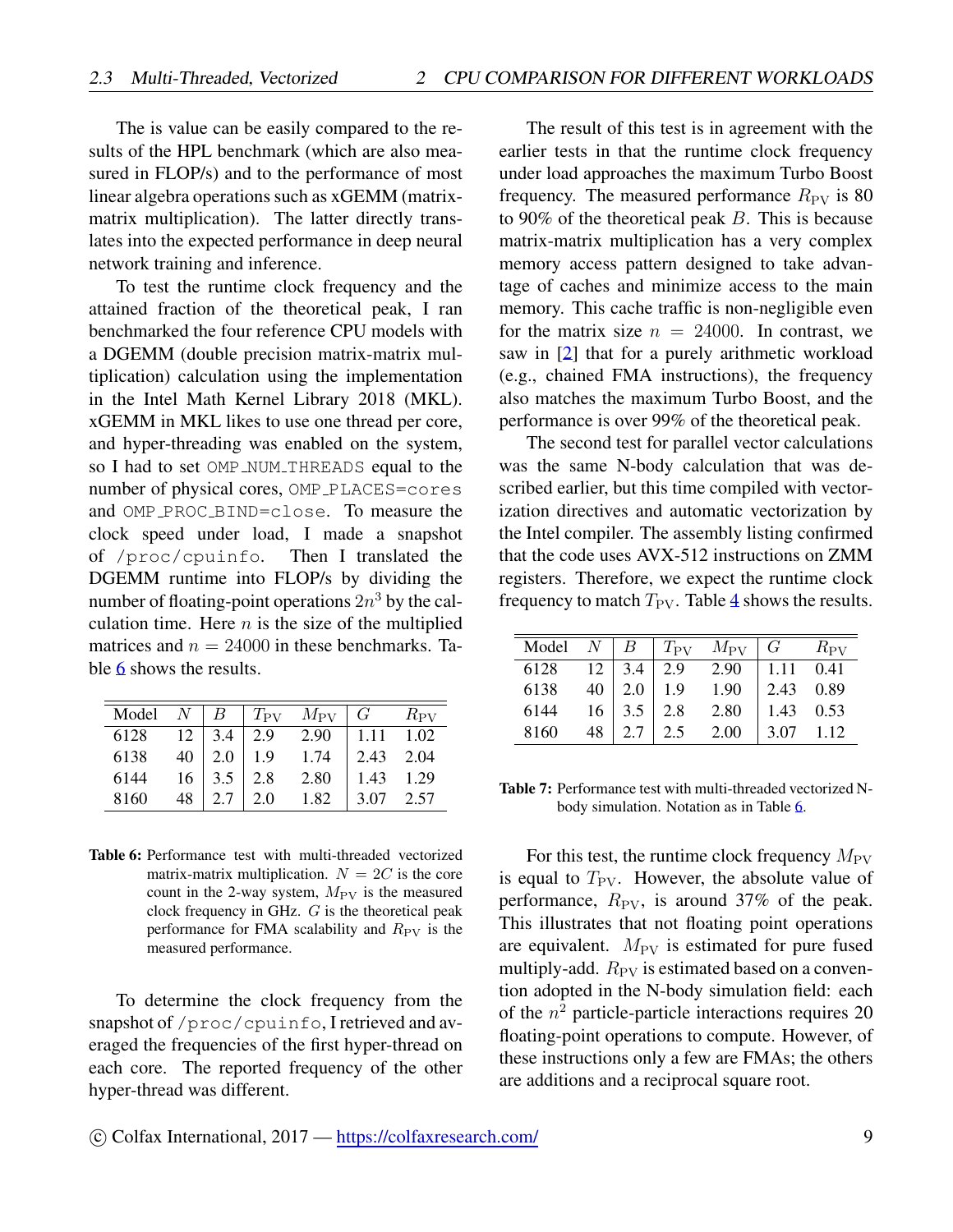#### <span id="page-9-0"></span>2.4. BANDWIDTH-LIMITED

Bandwidth-limited applications are those that access memory sequentially with multiple threads and do not perform enough arithmetics on each number read from or written to memory. In fact, "enough" can be quantified using the roofline model [7]. For example, for the 8168 processor, a code performing fewer than 150 fused multiplyadd operations on every floating-point number read from memory is likely to be bandwidthlimited. This threshold is lower for heavier operations: 75 for additions, subtractions and multiplications, and much lower for transcendental math and divisions. This threshold is also lower for lowend models with low core counts and clock speeds.

So I used the STREAM benchmark [9] to measure the memory bandwidth on the reference systems. The result is shown in Figure 6.

<span id="page-9-1"></span>

Figure 6: STREAM Triad test. The "All cores" data points are taken with 1 thread per physical core. The "Scaling" trend is on the 8168 processor.

compiled **STREAM** benchmark  $\bf{I}$ the with the Intel C compiler 18.0. For the compilation, I set the preprocessor macro

STREAM\_ARRAY\_SIZE=64000000 that  $SO<sub>2</sub>$ STREAM dataset is much larger than the combined L3 caches in the processors. T set NTIMES=500 to keep STREAM running for a long enough time to capture the runtime clock frequencies. At runtime, I set OMP\_NUM\_THREADS equal to the number of the physical cores, OMP\_PLACES=threads and OMP\_PROC\_BIND=scatter for a bandwidthfriendly thread affinity. I recorded only the Triad test result.

You can see that the maximum performance is achieved in the processors with the greatest core counts. The clock frequency is not important.

This measurement indicates that in the Gold and Platinum groups of processors, the number of cores is the best indicator of the bandwidthlimited application performance. With 12 or more cores per socket (24 cores in 2-way system) running STREAM, the Triad test achieves close to the maximum performance of 200 GB/s. There are oddball thread counts per socket: 14, 18, 19 and 20 for which the performance is suppressed. However, for SKUs with the equivalent core counts, using fewer threads may maximize bandwidth. The lowest core count in the Gold 61xx family is 8, and the 8-core 6128 processor achieves 150 GB/s.

To validate these results, I ran the STREAM benchmark on the 8168 processor with values of OMP\_NUM\_THREADS from 2 to 48 with an increment of 2. The results are shown with grey points connected with a dotted line. This line passes through the measurements for 6128, 6144 and 6138. Based on this concordance, we can conclude that the maximum performance of bandwidthbound applications does not depend on the CPU clock speed and is determined by the number of cores. However, the DDR4 clock frequency may also influence the bandwidth, so Gold 51xx, Silver and Bronze models may have a different dependence of bandwidth on core count.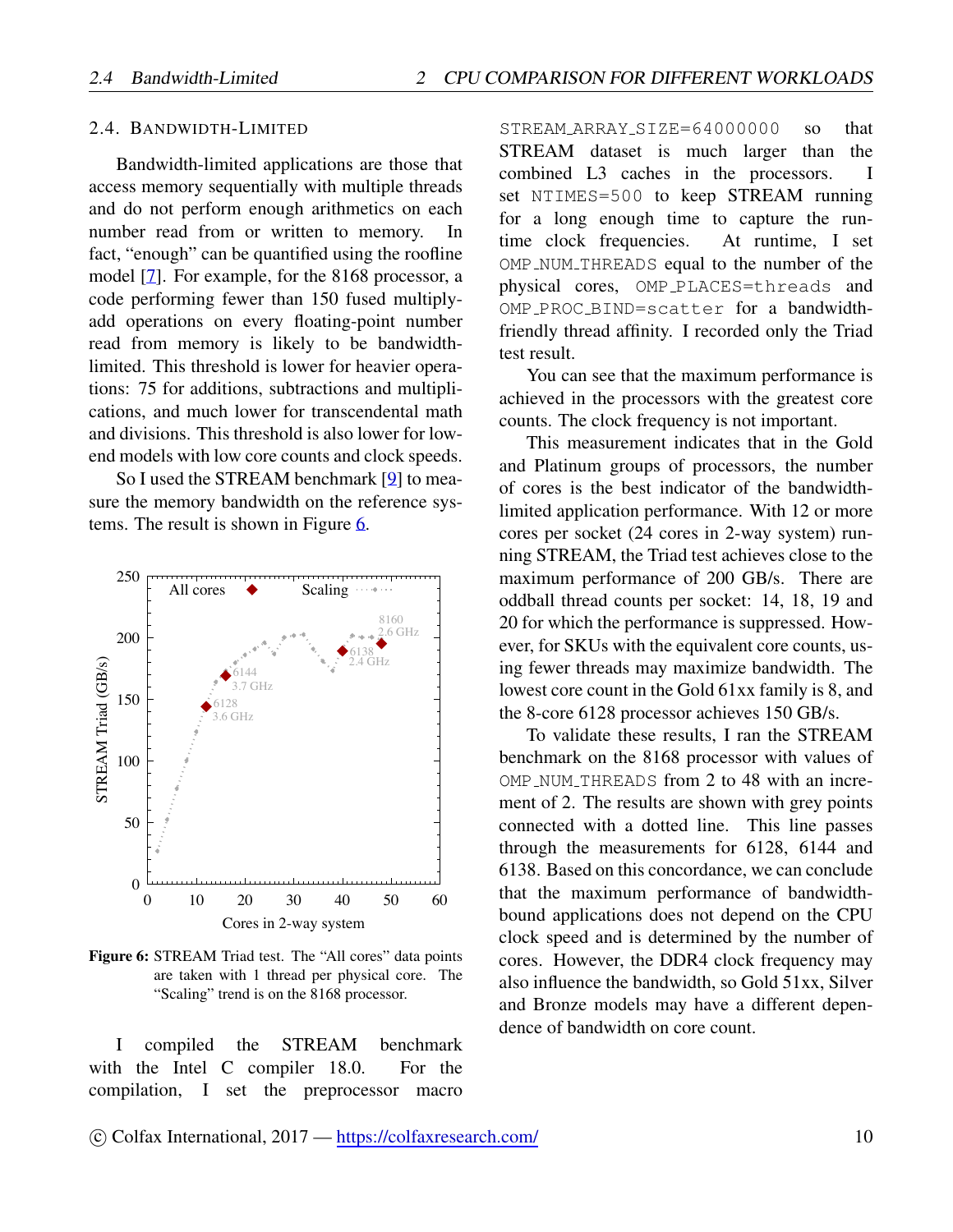# <span id="page-10-0"></span>3. PROCESSOR CHOICE RECOMMENDATIONS

#### FOR SERIAL PERFORMANCE

The most unexpected result of this study may be that the base clock frequency listed in the most condensed technical specifications has no bearing on single-threaded application performance. This is because the Intel Turbo Boost 2.0 technology will clock up the clock frequency to  $T<sub>S</sub> = 3.7$  GHz in most Platinum and Gold 61xx processors. So, if you are an end user looking for a workstation processor or for a processor that will efficiently run single-threaded workloads, you can ignore the base clock frequency within the Platinum and Gold 61xx groups.

There are only two exceptions to this trend. Gold 6146 and Gold 6144 have a high Turbo Boost frequency  $T_S = 4.2$  GHz. Platinum 8153 has a low frequency  $T_S = 2.8$ . The latter may be a good value for bandwidth-limited workloads.

#### FOR SCALAR PARALLEL PERFORMANCE

For non-vectorized code that nevertheless scales across all cores with multithreading or multiprocessing, the estimated maximum performance is  $C \times T_{PS}$ . Here *C* is the core count and  $T_{PS}$  is the Turbo Boost frequency for scalar code utilizing all cores. Figure [3](#page-5-2) shows this product for Platinum and Gold 61xx models.

The most important aspect to keep in mind for this comparison is that if your application has less than 100% parallelism  $(p < 1)$ , the difference in performance between the models will be lower. For example, compare a Platinum 8158 processors (24 cores in a 2-socket configuration with  $T_{PS}$  = 3*.*6 GHz) to a Gold 6144 processor (16 cores in a 2-socket configuration with  $T_{PS} = 4.1$  GHz). They have the same L3 cache size, so for  $p = 1$ , the 8158 wins by a factor of 1.67. At  $p = 0.85$ (15% of the workload is serial), the 8158 loses to 6144 by a factor of 1.03.

If you are looking for a processor for highlyparallel scalar workloads, the top three models in terms of performance are 8180, 8168 and 8176. For workloads with low parallelism, for best value, look into the models in the top left corner of Figure [2](#page-5-1), such as 8156, 6144, 6128 and 6134.

Improving parallelism in applications is the best way to leverage high-end models and maximize your return on infrastructure investment.

#### FOR VECTOR PARALLEL PERFORMANCE

Vectorized multi-threaded calculations have a maximum Turbo Boost frequency listed in Table [2](#page-2-1) in column  $T_{PV}$ . The frequency/core count distribution is shown in Figure [4](#page-7-1). Experiments in this paper show that this frequency is indeed achieved in compute-bound workloads such as DGEMM and the N-body calculation.

To judge the relative performance of the Platinum and Gold models, use Figure [5](#page-7-2). Like in the scalar case, the top performers are 8180, 8168 and 8176. Naturally, this figure is for  $p = 1$ , and for lower values of *p*, a scaling similar to that in Figure [3](#page-5-2) applies. Therefore, for applications with suboptimal scalability, models in the top left corner of Figure [4](#page-7-1) may work well.

#### FOR BANDWIDTH-LIMITED WORKLOADS

As we saw in the STREAM benchmark, the clock frequency and Turbo Boost have no bearing on bandwidth-limited workloads. Having 12 or more cores per socket is sufficient for delivering the maximum STREAM bandwidth around 200 GB/s for a 2-socket system. With fewer than 12 cores per socket, the bandwidth is lower.

The Platinum 8153 processor is an outlier with a low clock frequency. However, it has 16 cores per socket and supports up to 8 sockets. Considering its relatively low cost within the Platinum group, it may be an attractive option for bandwidth-limited calculations, especially in the 8-socket form-factor.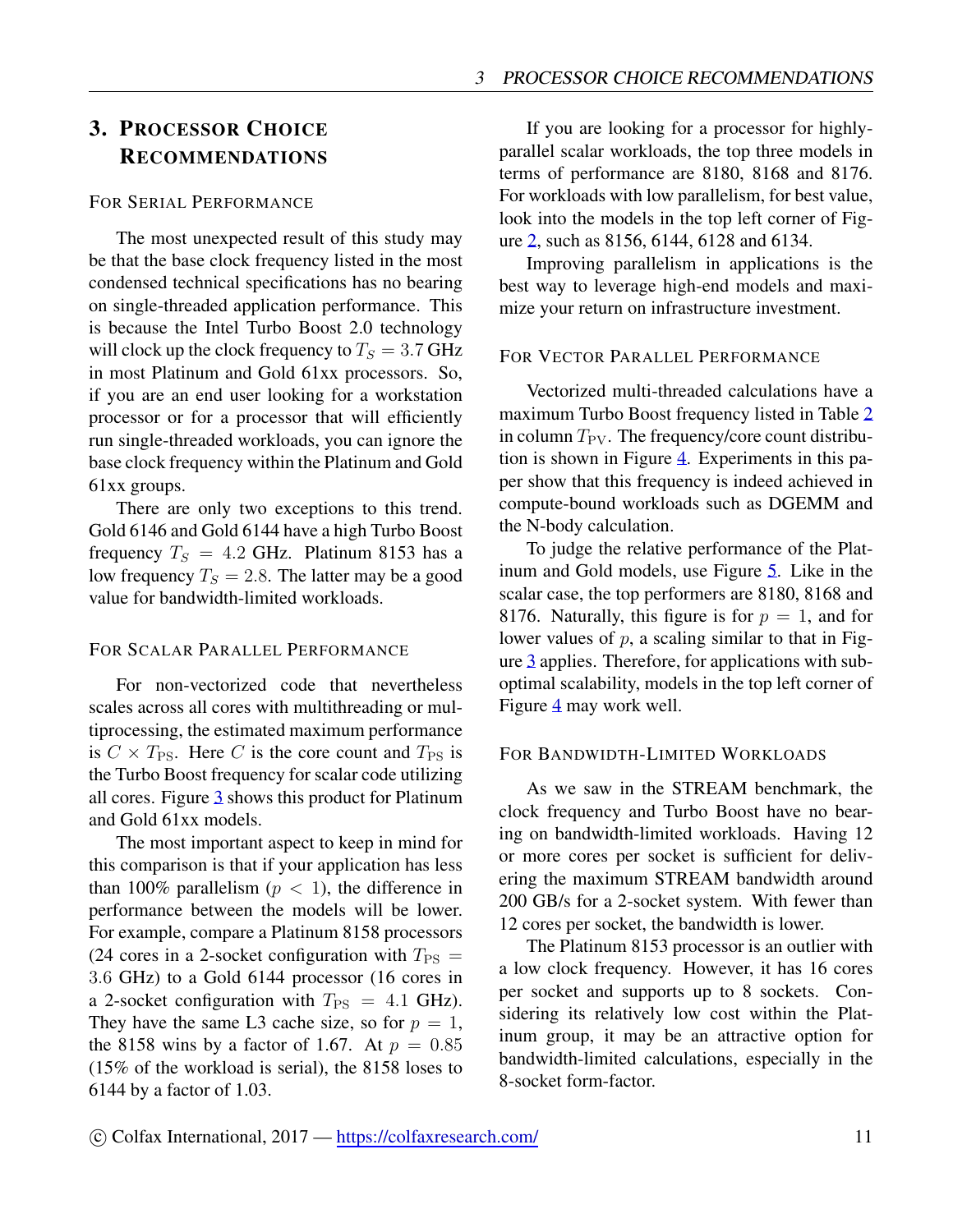# <span id="page-11-0"></span>4. SILVER AND BRONZE MODELS

I did not include Bronze, Silver or even Gold 51xx models in this paper because it would complicate the discussion due to the additional: number of FMA units, lower DDR4 clock speed, and the lack of Turbo Boost. However, for reference, Table [8](#page-11-1) provides a global reference for the key technical specifications of all Intel Xeon Scalable processors.

<span id="page-11-1"></span>

| Model | $\overline{C}$  | $\boldsymbol{B}$ | $T_S$            | $T_{\rm PS}$ | $T_{\rm PV}$     | $\overline{L3}$ | <b>FMA</b>     | Turbo | Sockets             | DDR <sub>4</sub> | $\overline{G^*}$ |
|-------|-----------------|------------------|------------------|--------------|------------------|-----------------|----------------|-------|---------------------|------------------|------------------|
| 8180  | $\overline{28}$ | 2.5              | $\overline{3.8}$ | 3.2          | $\overline{2.3}$ | 38.5            | $\overline{2}$ | Yes   | $\overline{\leq 8}$ | 2600             | 4122             |
| 8176  | 28              | 2.1              | 3.8              | 2.8          | 1.9              | 38.5            | $\overline{c}$ | Yes   | $\leq 8$            | 2600             | 3405             |
| 8170  | 26              | 2.1              | 3.7              | 2.8          | 1.9              | 35.75           | $\overline{c}$ | Yes   | $\leq 8$            | 2600             | 3162             |
| 8168  | 24              | 2.7              | 3.7              | 3.4          | 2.5              | 33              | $\overline{c}$ | Yes   | $\leq 8$            | 2600             | 3840             |
| 8164  | 26              | 2.0              | 3.7              | 2.7          | 1.8              | 35.75           | $\overline{c}$ | Yes   | $\leq 8$            | 2600             | 2995             |
| 8160  | 24              | 2.1              | 3.7              | 2.8          | 2.0              | 33              | $\overline{c}$ | Yes   | $\leq 8$            | 2600             | 3072             |
| 8158  | 12              | 3.0              | 3.7              | 3.6          | 2.7              | 24.75           | $\overline{c}$ | Yes   | $\leq 8$            | 2600             | 2074             |
| 8156  | $\overline{4}$  | 3.6              | 3.7              | 3.7          | 3.3              | 16.5            | $\overline{c}$ | Yes   | $\leq 8$            | 2600             | 845              |
| 8153  | 16              | 2.0              | 2.8              | 2.3          | 1.6              | 22              | $\overline{c}$ | Yes   | $\leq 8$            | 2600             | 1638             |
| 6154  | 18              | 3.0              | 3.7              | 3.7          | 2.7              | 24.75           | $\overline{c}$ | Yes   | $\leq 4$            | 2600             | 3110             |
| 6152  | 22              | 2.1              | 3.7              | 2.8          | 2.0              | 30.25           | $\overline{c}$ | Yes   | $\leq 4$            | 2600             | 2816             |
| 6150  | 18              | 2.7              | 3.7              | 3.4          | 2.5              | 24.75           | $\overline{c}$ | Yes   | $\leq 4$            | 2600             | 2880             |
| 6148  | 20              | 2.4              | 3.7              | 3.1          | 2.2              | 27.5            | $\overline{c}$ | Yes   | $\leq 4$            | 2600             | 2816             |
| 6146  | 12              | 3.2              | 4.2              | 3.9          | 2.7              | 24.75           | $\sqrt{2}$     | Yes   | $\leq 4$            | 2600             | 2074             |
| 6144  | 8               | 3.5              | 4.2              | 4.1          | 2.8              | 24.75           | $\overline{c}$ | Yes   | $\leq 4$            | 2600             | 1434             |
| 6142  | 16              | 2.6              | 3.7              | 3.3          | 2.2              | 22              | $\overline{c}$ | Yes   | $\leq 4$            | 2600             | 2253             |
| 6140  | 18              | 2.3              | 3.7              | 3.0          | 2.1              | 24.75           | $\overline{2}$ | Yes   | $\leq 4$            | 2600             | 2419             |
| 6138  | 20              | 2.0              | 3.7              | 2.7          | 1.9              | 27.5            | $\overline{c}$ | Yes   | $\leq 4$            | 2600             | 2432             |
| 6136  | 12              | 3.0              | 3.7              | 3.6          | 2.7              | 24.75           | $\overline{c}$ | Yes   | $\leq 4$            | 2600             | 2074             |
| 6134  | 8               | 3.2              | 3.7              | 3.7          | 2.7              | 24.75           | $\overline{2}$ | Yes   | $\leq 4$            | 2600             | 1382             |
| 6132  | 14              | 2.6              | 3.7              | 3.3          | 2.3              | 19.25           | $\overline{2}$ | Yes   | $\leq 4$            | 2600             | 2061             |
| 6130  | 16              | 2.1              | 3.7              | 2.8          | 1.9              | 22              | $\overline{c}$ | Yes   | $\leq 4$            | 2600             | 1946             |
| 6128  | 6               | 3.4              | 3.7              | 3.7          | 2.9              | 19.25           | $\sqrt{2}$     | Yes   | $\leq 4$            | 2600             | 1114             |
| 6126  | 12              | 2.6              | 3.7              | 3.3          | 2.3              | 19.25           | $\overline{c}$ | Yes   | $\leq 4$            | 2600             | 1766             |
| 5122  | $\overline{4}$  | 3.6              | 3.7              | 3.7          | 3.3              | 16.5            | $\overline{2}$ | Yes   | $\leq 4$            | 2600             | 845              |
| 5120  | 14              | 2.2              | 3.2              | 2.6          | 1.6              | 19.25           | $\mathbf{1}$   | Yes   | $\leq 4$            | 2400             | 716              |
| 5118  | 12              | 2.3              | 3.2              | 2.7          | 1.6              | 16.5            | $\mathbf{1}$   | Yes   | $\leq 4$            | 2400             | 614              |
| 5115  | 10              | 2.4              | 3.2              | 2.8          | 1.6              | 13.75           | $\mathbf{1}$   | Yes   | $\leq 4$            | 2400             | 512              |
| 4116  | 12              | 2.1              | 3.0              | 2.4          | 1.4              | 16.5            | $\mathbf{1}$   | Yes   | $\leq 2$            | 2400             | 538              |
| 4114  | 10              | 2.2              | 3.0              | 2.5          | 1.4              | 13.75           | $\mathbf{1}$   | Yes   | $\leq 2$            | 2400             | 448              |
| 4112  | $\overline{4}$  | 2.6              | 3.0              | 2.9          | 1.4              | 8.25            | $\mathbf{1}$   | Yes   | $\leq 2$            | 2400             | 179              |
| 4110  | 8               | 2.1              | 3.0              | 2.4          | 1.3              | 11              | $\mathbf{1}$   | Yes   | $\leq 2$            | 2400             | 333              |
| 4108  | 8               | 1.8              | 3.0              | 2.1          | 1.2              | 11              | $\mathbf{1}$   | Yes   | $\leq 2$            | 2400             | 307              |
| 3106  | 8               | 1.7              | 1.7              | 1.7          | 0.8              | 11              | $\mathbf{1}$   | No    | $\leq 2$            | 2133             | 205              |
| 3104  | 6               | 1.7              | 1.7              | 1.7          | 0.8              | 8.25            | $\mathbf{1}$   | No    | $\leq 2$            | 2133             | 128              |

Table 8: Summary of technical specifications of Intel Xeon Scalable processors. *G* is computed according to Equation [\(2](#page-7-3)).

For Gold 51xx, Silver and Bronze processors, the supported DDR4 frequency is lower, and so is the core count, which may result in a suppression of bandwidth-limited application performance compared to the Gold 61xx and Platinum groups.